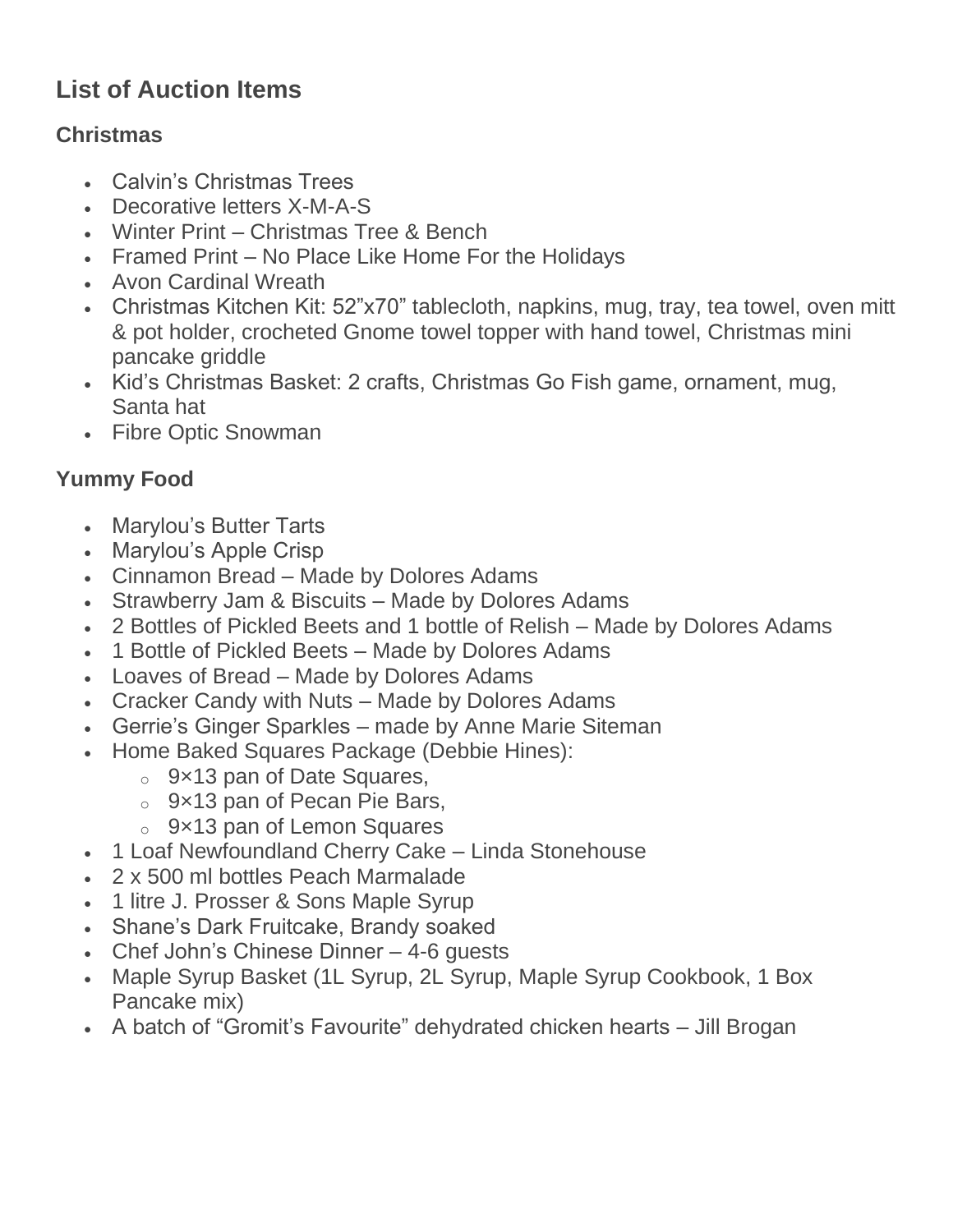### **Kitchen Items**

- Set of Cedar Grilling Planks with recipes
- Electric griddle
- Keurig K-Slim Coffee Maker
- Stoneware Casserole Dish
- Stoneware Baking Dish
- Decorative bowl, white and pink
- Baking Dish, White with flowers
- 'Splendide' Carving Set & 'Chandler' Salt & Pepper Grinder

#### **Household Items**

- 'Enbrighten' Lighting for Life Electric Lantern
- Floor Lamp  $-6'$  Tall
- MotoMaster Eliminator 400A, battery charger
- Assorted Norwex cloths: 1Enviro cloth, 1 window cloth, 1kitchen cloth, 1 body /face cloth, 6oz hand sanitizer, 250-gram laundry detergent, mini fruit and veggie wash and fruit and veggie wash mitt
- Double/ Queen Comforter with Pillow Shams
- Heavy, warm quilt/blanket, 2-tone Browns
- Set of 14 Karaoke CDs
- 3 Candles Holder Set for tea lights Cat Motif
- Partylite Tea Light Holders
- Chinese Ornament
- Chinese Vase
- Catherine Karnes Munn Prints "Sisters" & "New Brunswick"
- Pottery Cats
- Handmade Raggedy Ann Doll made by Helen Moser
- Wood-turned, 4 wine cork set...made from Maple. Varathane finish Terry Hines
- Wood-turned tealight candle set made of oak from church pews and each candle has a slightly different shade of a stain. Red mahogany, early American and English chestnut. Polyurethane finish – Terry Hines
- Wood-turned Fruit bowl made from a cherry burl  $-8$ " wide and has a clear varathane finish. – Terry Hines
- Wood-turned Pen made from dark walnut with a polyurethane finish Terry **Hines**
- Wood-turned, large 3-inch candle holder Made of oak from church pews with a pecan color stain. Polyurethane finish – Made by Terry Hines
- 1 dozen+ Red Asiatic Lily Bulbs